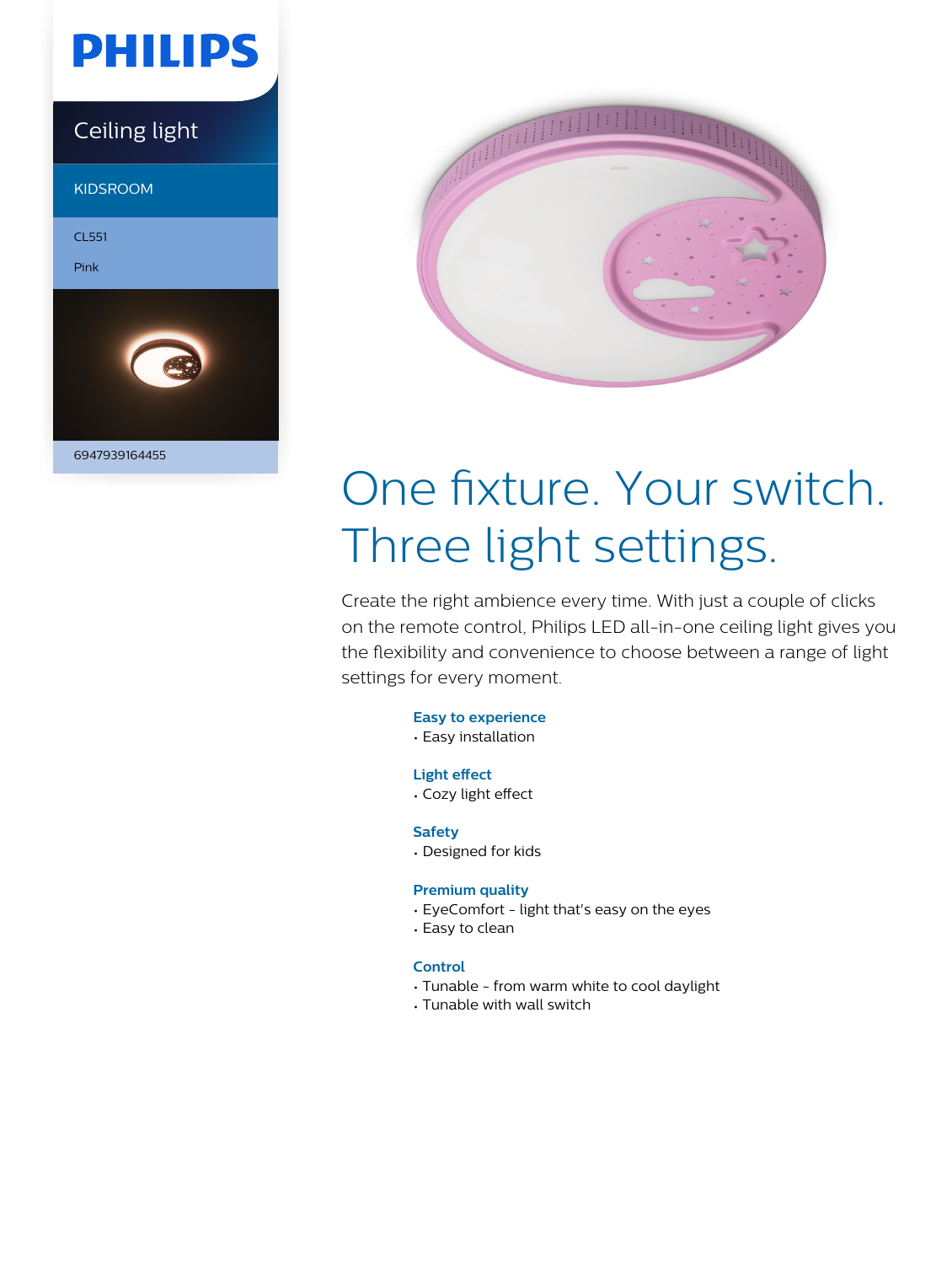#### 6947939164455

## **Highlights**

#### **Easy installation**

No more hassle in installation. Just fix or hang securely on the wall or ceiling, and plug in, now this luminaire is ready to light on.

#### **Cozy light effect**

Create a warm, comforting environment to wind down and relax in.

#### **Designed for kids**

Provides complete safety for kids, with soft, comfortable light that lets them play or do their homework without straining.

#### **Eyecomfort**

Poor quality light can cause eye strain. With many of us spending time indoors, it's more important than ever to properly light your home. Our products meet stringent test criteria including flicker, strobe, glare, color rendition and dimming effects to ensure they

meet EyeComfort requirements. Philip s LED bulbs not only deliver comfortable light, but also stay that way for the duration of their lifespan. delivering consistent light quality, output, and color for more than a decade. Switch to light that's easy on your eyes. Your eyes will thank you.

#### **Easy to clean**

Smooth and easy-to-clean materials mean your home always looks attractive from floor to ceiling.

#### **Tunable - from warm white to cool daylight**

Tunable lighting lets you change the color of light to match your mood or activity. Warm white is ideal for relaxation, cool daylight for invigorating focus.

#### **Tunable with wall switch**

An easy-to-use wall switch allows you to shift between different light colors.

## **Specifications**

#### **Design and finishing**

- Color: pink
- Material: metal/plastic

#### **Extra feature/accessory incl.**

- Adjustable spot head: No
- Dimmable with remote control: No
- LED integrated: Yes
- Remote control included: No
- Centerpiece: Yes

#### **Light characteristics**

• Color rendering index (CRI): 80

#### **Miscellaneous**

- Especially designed for: Living- & Bedroom
- Type: Ceiling light

#### **Product dimensions & weight**

- Height: 7.8 cm
- Length: 48 cm
- Net weight: 1.94 kg
- Width: 48 cm

#### **Service**

• Warranty: 1 year(s)

#### **Technical specifications**

- Lifetime up to: 15,000 hour(s)
- Diameter: 480 mm
- Total lumen output fixture: 1800
- Light color: 4000/6500/2700
- Mains power: 220-240
- Fixture dimmable: No
- LED: Yes
- Built in LED: Yes
- Wattage bulb included: 25.5
- IP code: IP20
- Class of protection: Class I

#### **Packaging dimensions and weight**

- Net weight: 0.500 kg
- Gross weight: 1.940 kg
- Height: 56.500 cm
- Length: 54.500 cm
- Width: 13.500 cm
- Material number (12NC): 929002058209